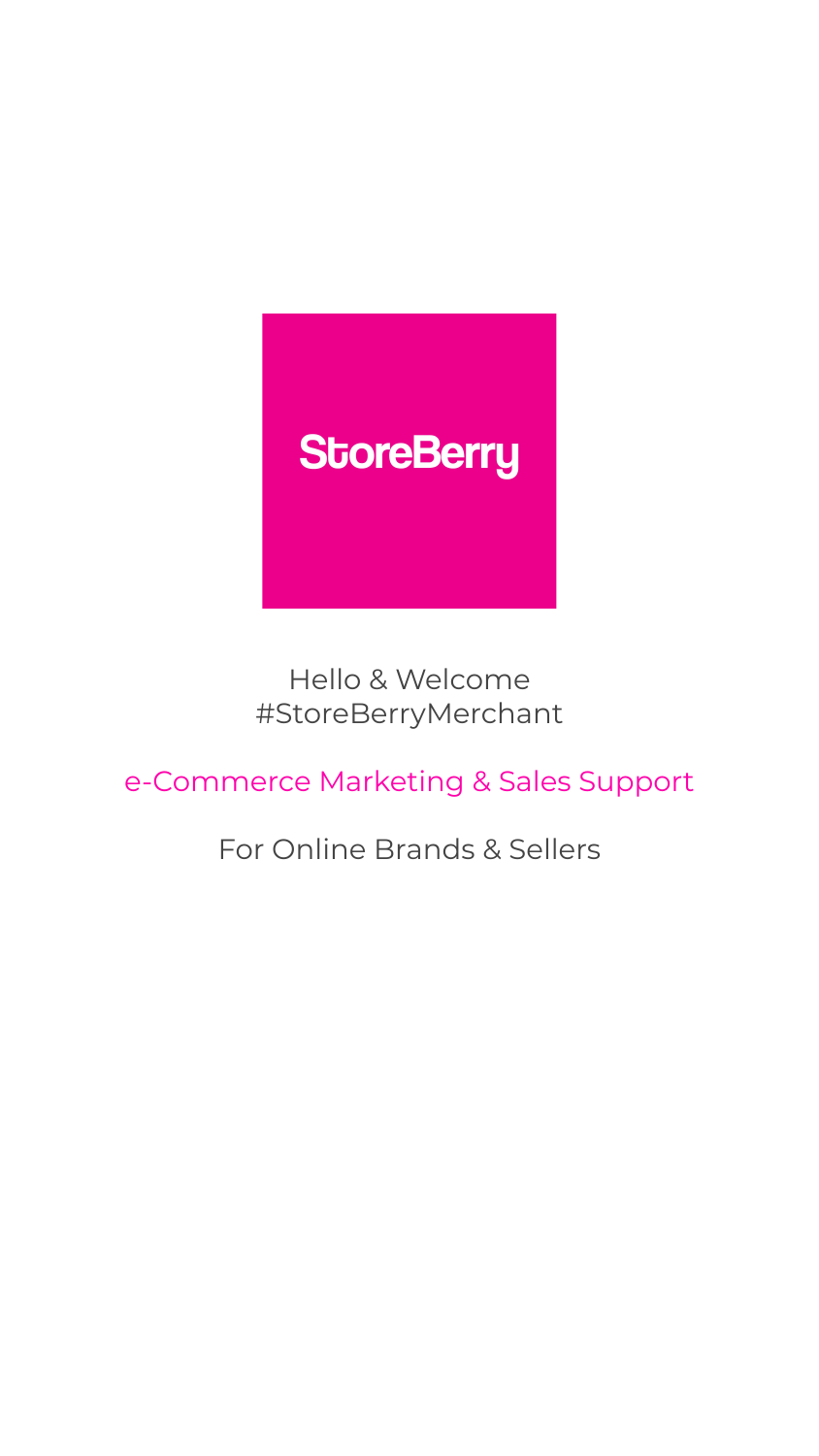# StoreBerry

**Premium Products Online Store** 

### StoreBerry Is A Premium Quality Products Online Store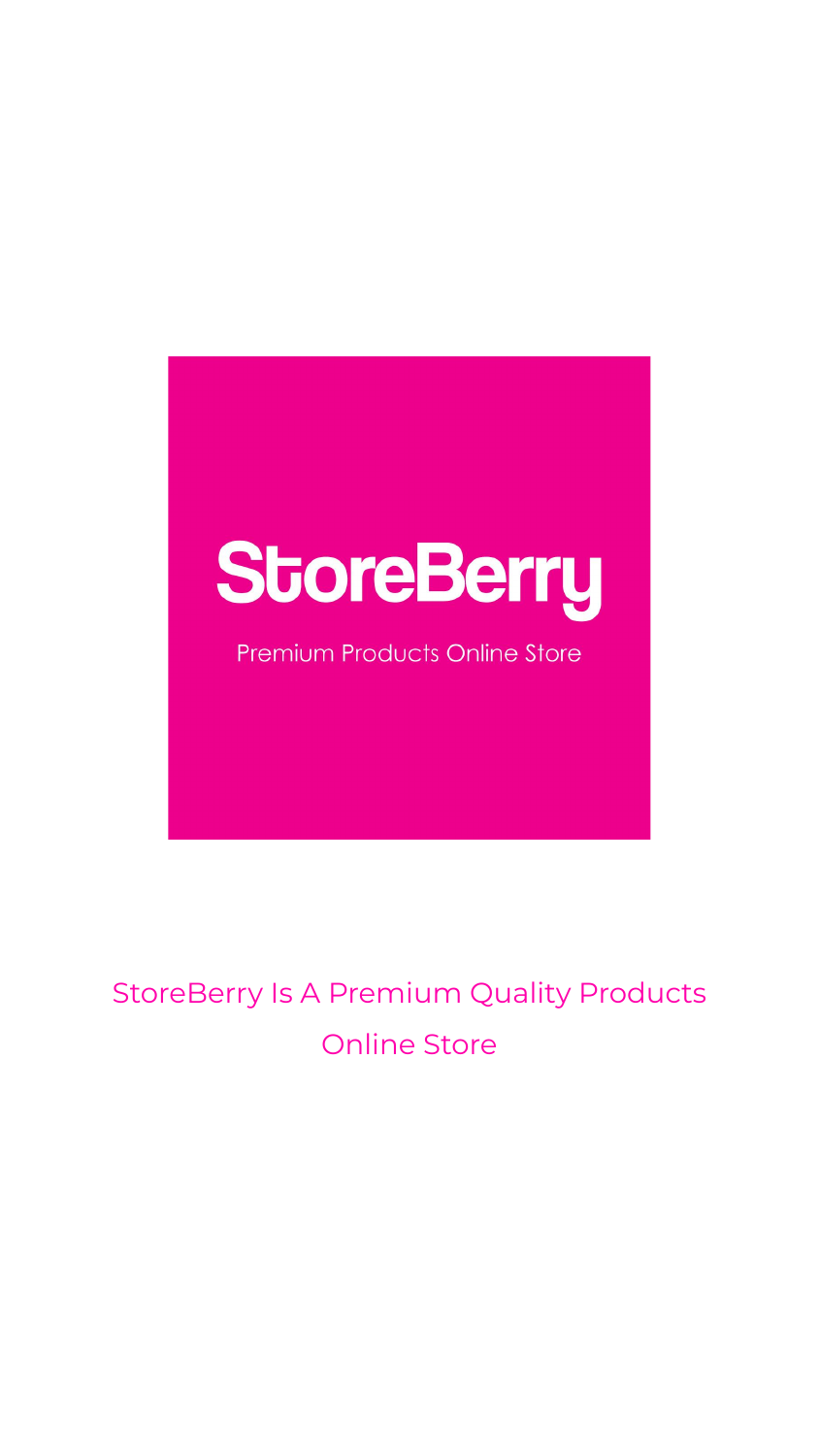Webpage



[www.storeberry.shop](http://www.storeberry.shop)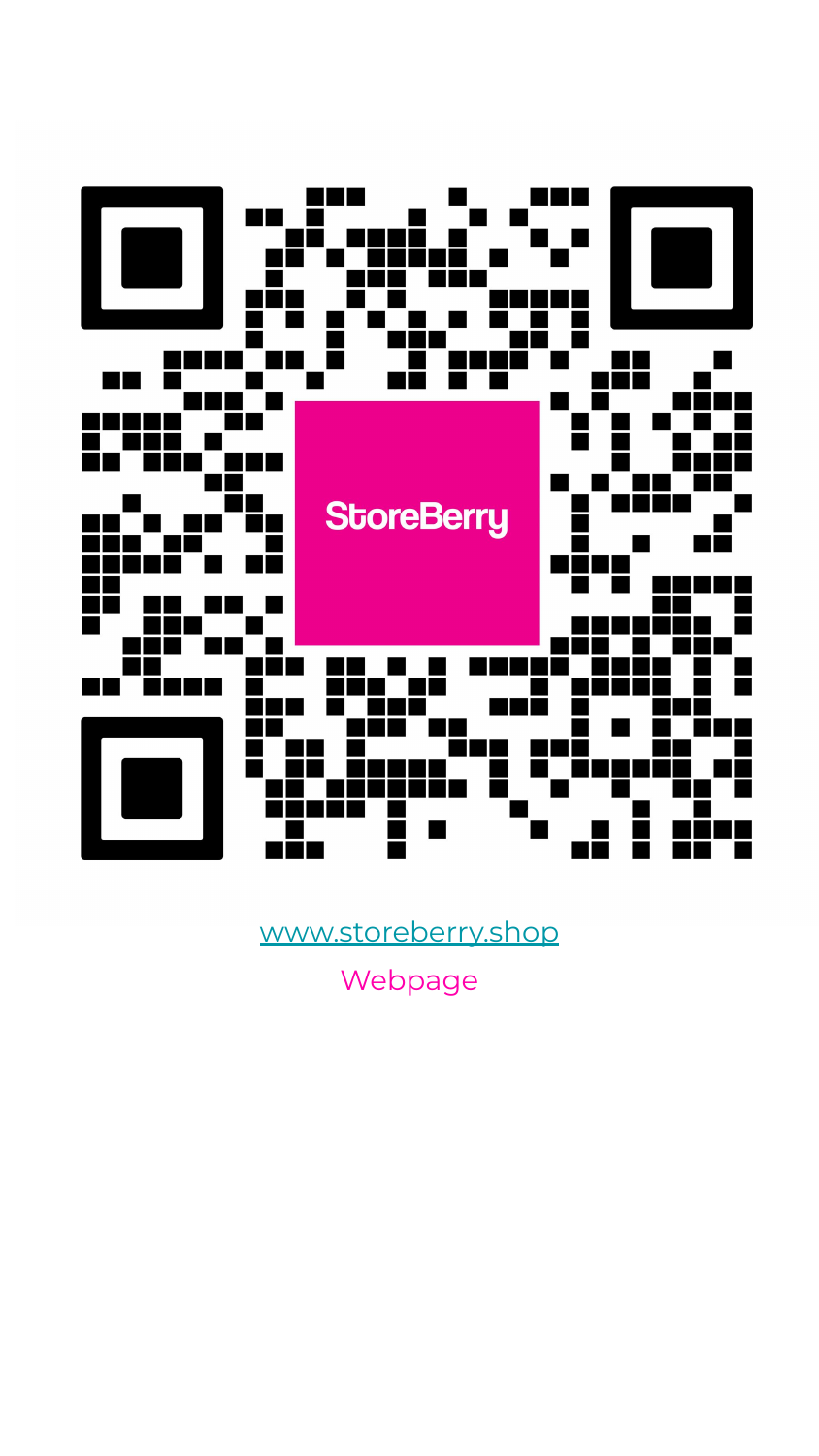Instagram Pages



[www.instagram.com/storeberryshopblog](http://www.instagram.com/storeberryshopblog) Main Page



[www.instagram.com/storeberryengage](http://www.instagram.com/storeberryengage)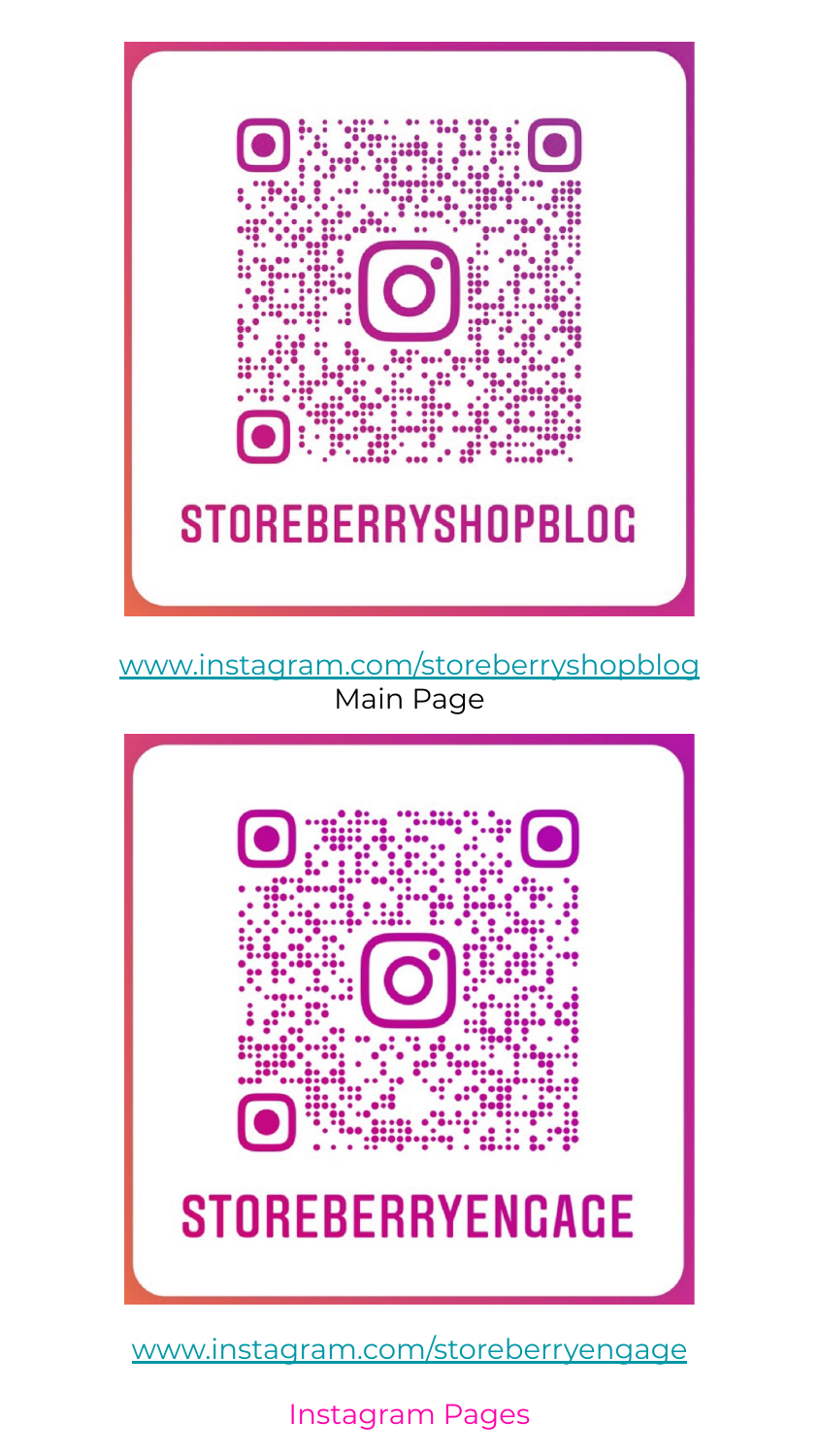Our integrated channels includes: Facebook, Youtube, Tik-Tok, Twitter

# **StoreBerry**

<https://linktr.ee/storeberry>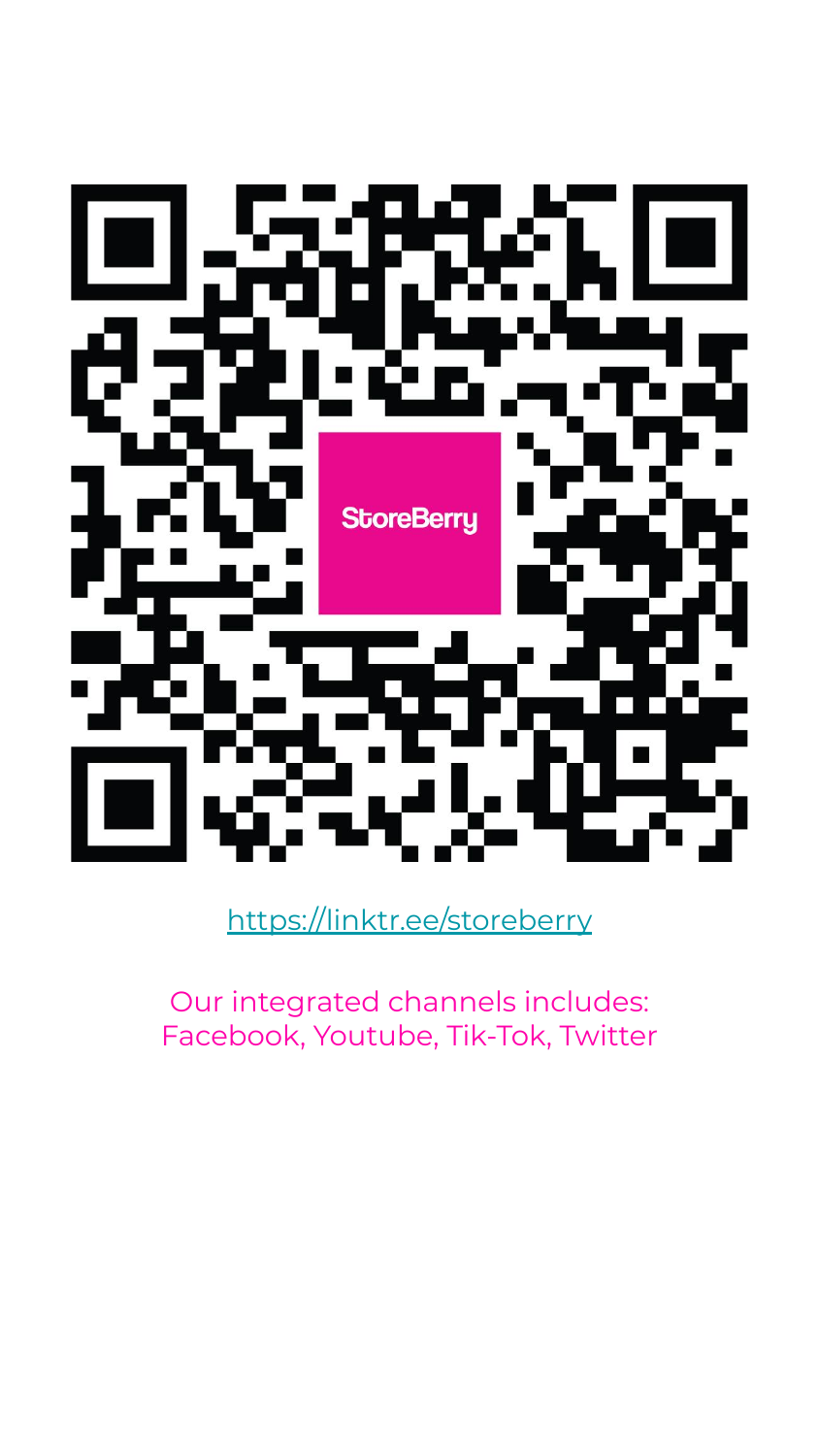### The StoreBerry Difference **Performance-Based Marketing**

- We sell merchant's products for merchant on StoreBerry
- Social media marketing for your product to reach the widest audience & awareness
- StoreBerry provides:
- 1. Content & creative creation
- 2. Seeking out for shoppers
- 3. Introducing & promoting product
- 4. Manage customer service & enquiry
- 5. Close the deal, complete the sales
- 6. Follow up on previous enquiries
- 7. Create hype to promote product to engage more successful deal

### **StoreBerry only gets revenue when we successfully close the sales.**

### **StoreBerry**

The marketer of your product, without salary and overhead cost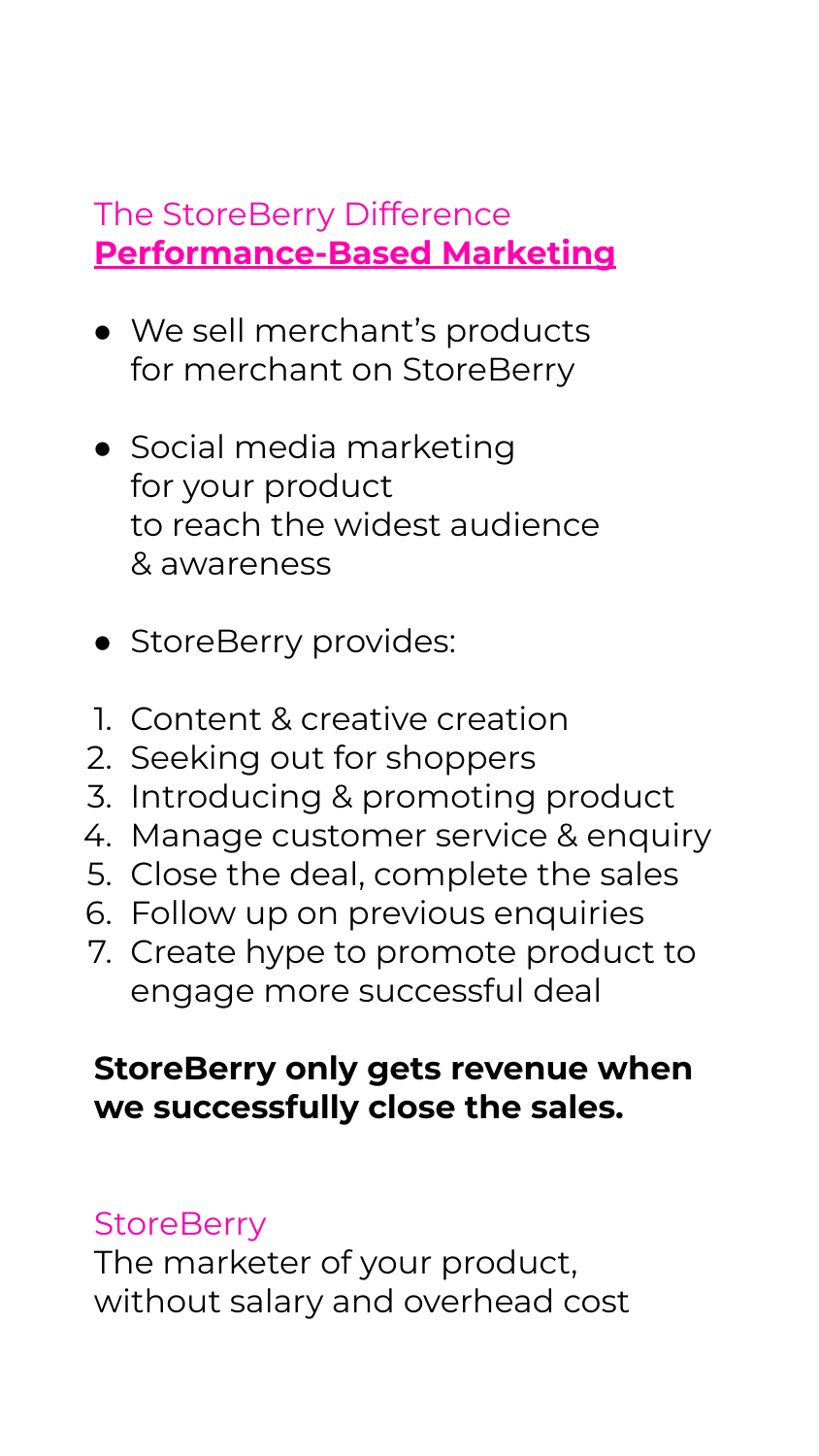### e-Commerce Marketing & Sales Support

Platform Director Chong

Email Contact [storeberry.shop101@gmail.com](mailto:storeberry.shop101@gmail.com)

Phone Contact +60122927229

Owned By

## StoreBerry Shop (NS0247508-K)

- 
- 
- -
	-
	-